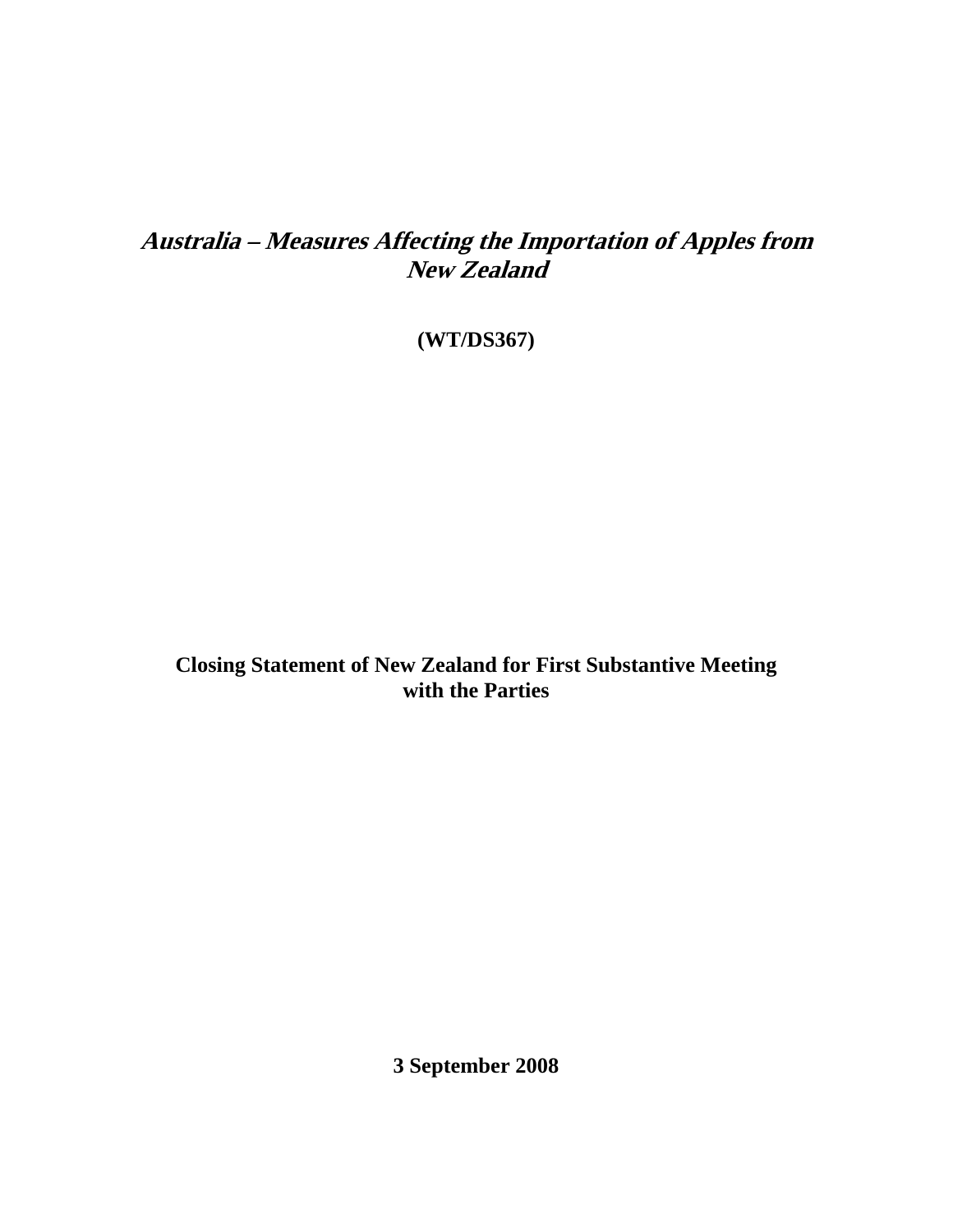Mr. Chairman, Members of the Panel,

- 1 In the light of the first written submissions and oral statements, New Zealand thought that it would be helpful for the Panel for New Zealand briefly to identify in this concluding statement the issues in dispute between the parties.
- 2 First, this is not a case about the right of Australia to set its ALOP. In its oral statement yesterday Australia made much of the fact that it is entitled to set its own ALOP. New Zealand has not and does not dispute this. New Zealand makes no challenge to Australia's ALOP in this case or its right to set its ALOP.
- 3 Second, this is not a case about the burden of proof. Again, Australia frequently claims that New Zealand has not met its burden of proof, often more as a rhetorical device than as a real argument. But, the issue between the parties is not about whether sufficient evidence has been adduced to establish a *prima facie* case or whether New Zealand must prove a negative – that pathways for the transmission of fire blight, European canker and ALCM do not exist.
- 4 Third, this is not really a case about the applicable law. The basic obligations relating to SPS measures have been clarified through dispute settlement in several cases so there should be little dispute about them. Australia has tried to introduce a "considerable deference" standard of review, apparently as a kind of *lex specialis* for SPS cases, or perhaps as we heard yesterday in response to questions for Article 5.1 alone. But attempts like this in other SPS cases have been rejected in the past and they should not be given any credence in this case.
- 5 Equally Australia's attempt to give Article 5.1 primacy so that consistency with Article 5.1 constitutes consistency with Article 2.2 provides a gloss on the law which, when combined with a deferential standard of review, is really an attempt to shield its measures from serious review in the light of the standards of the SPS agreement. It is a claim for exemption from the agreement. Under the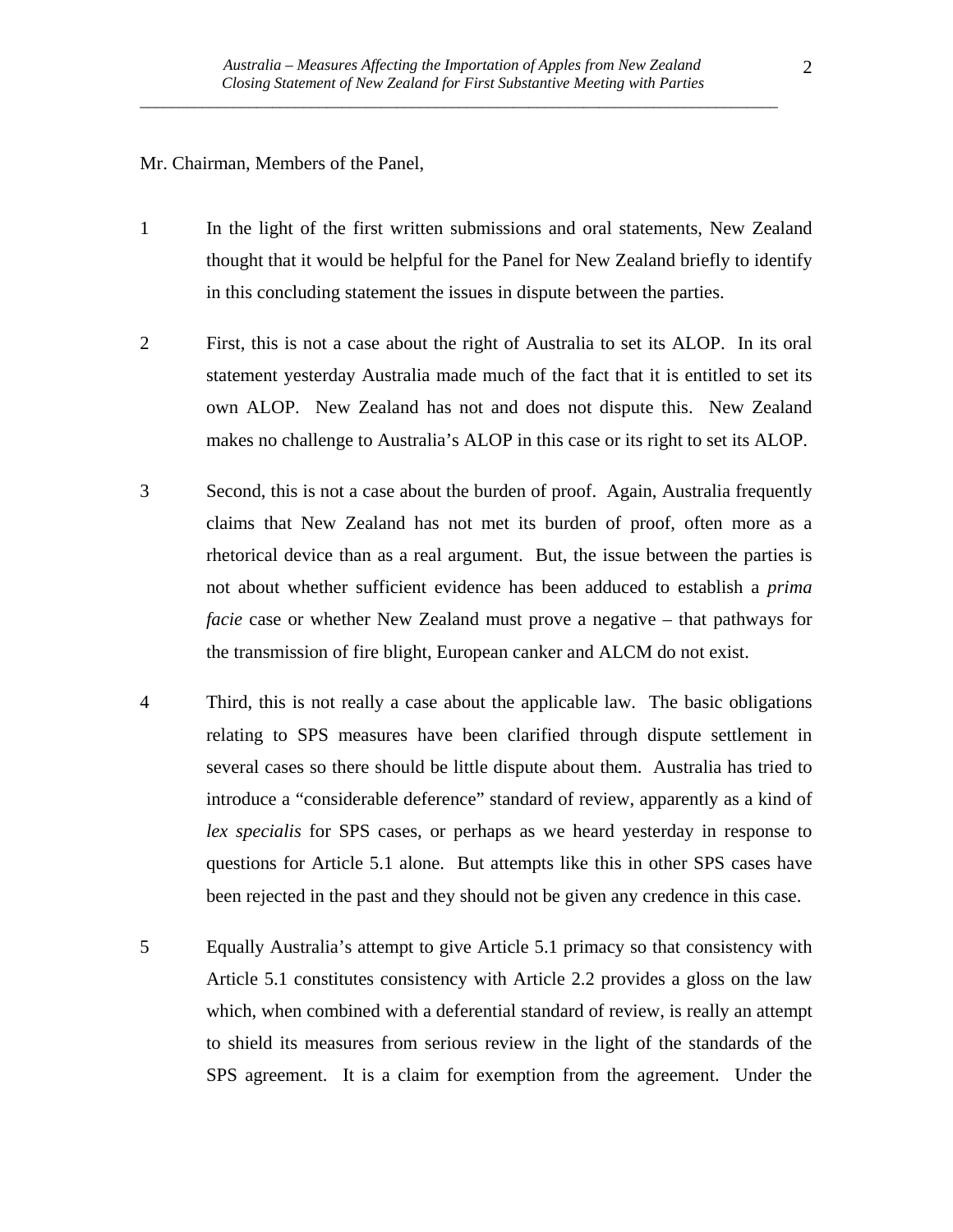guise of maintaining a balance in the rights and obligations of the SPS agreement, Australia is seeking to re-order those rights and obligations.

- 6 Fourth, the fundamental question in this case and the fundamental issue that divides the parties is whether the measures imposed by Australia are maintained with sufficient scientific evidence. This can be expressed in terms of Article 2.2 as whether there is a "rational or objective relationship" between the measures and scientific evidence, and in terms of Article 5.1 whether there has been a proper assessment of the "likelihood of entry, establishment and spread" of the three pests.
- 7 This, in fact, is the heart of this case.
- 8 The claim by Australia that the importation of mature symptomless apples provides a pathway for the transmission of the fire blight and European canker diseases and the ALCM pest, is based on conjecture and supposition, not on scientific evidence. At critical points along these alleged pathways, as New Zealand has pointed out, scientific evidence in support of the Australian position simply does not exist. The resolution of this difference between the parties is ultimately the issue that the Panel has to decide.
- 9 Measures that can be shown to have a rational or objective relationship with scientific evidence meet the requirements of Article 2.2. A risk assessment that evaluates the likelihood of entry, establishment and spread of a disease on the basis of scientific evidence about that risk, not on the basis of supposition or speculation about risk, complies with Article 5.1. But an assessment of risk cannot take negligible risk and multiply it up into higher risk by the use of numerical probability values that have no relationship to real world experience. And, while it is true that minority scientific opinion can be taken into account, such minority science must exist; it cannot just be claimed to exist.
- 10 In short, Mr. Chairman, Members of the Panel, the task for you in this case is ultimately to determine whether the Australian measures are grounded in